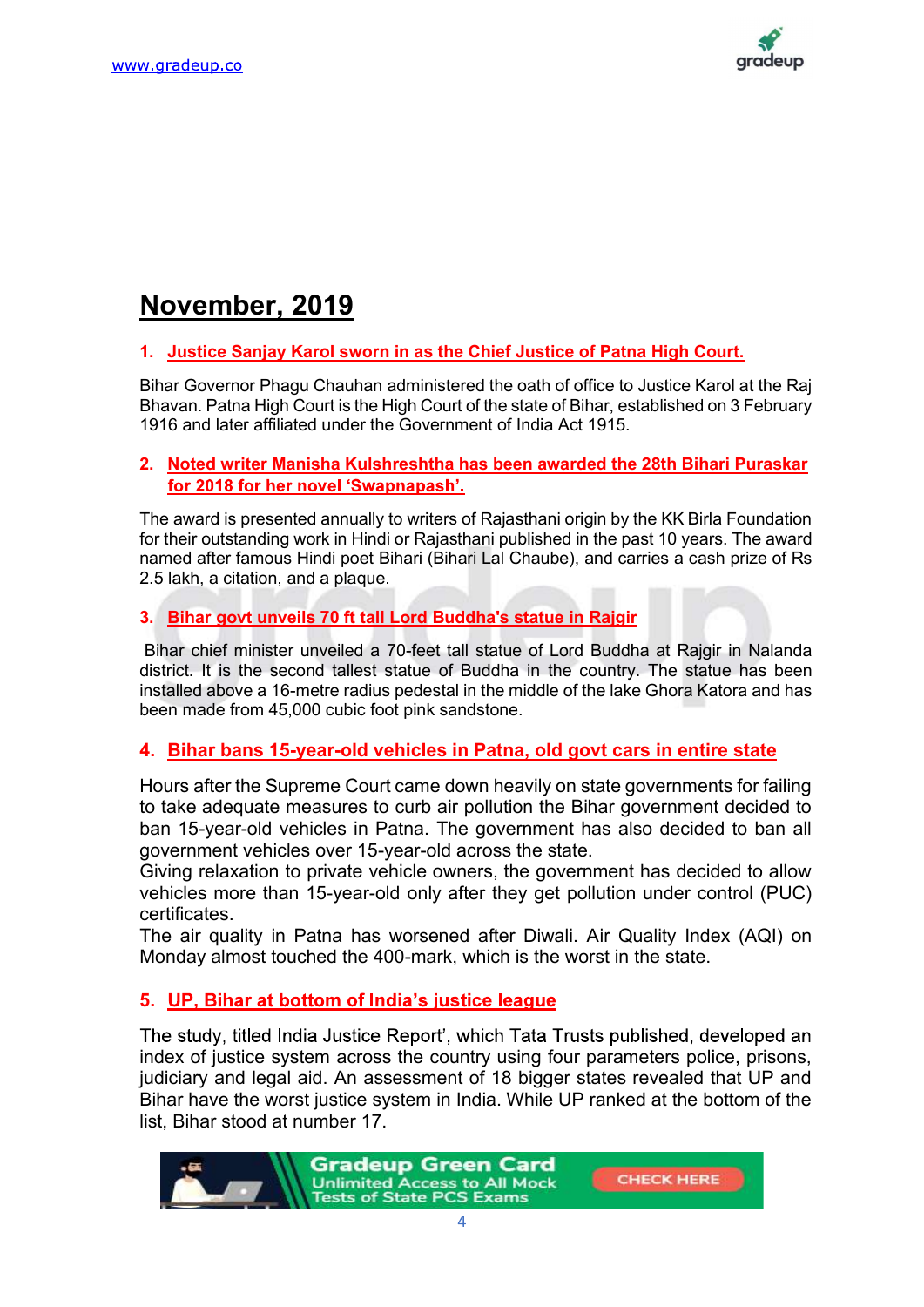

The state with the best justice system according to the report is Maharashtra. It is followed by Kerala , Tamil Nadu , Punjab and Haryana.

## 6. Highest number of acute respiratory infections among under-5 children in Bihar

Bihar recorded the highest prevalence of acute respiratory infections among underfive children among the five high-burden states between September 2018 and June 2019. The prevalence of acute respiratory infections among under-five children was 18.2 per cent in Bihar, followed by Uttar Pradesh (15.9 per cent), Jharkhand (12.8 per cent), Madhya Pradesh (11.6 per cent) and Rajasthan (8.4 per cent), according to report - "Situation Analysis of Pneumonia in India" Household air pollution emerged as the important risk factor for childhood pneumonia.

# 7. Renowned mathematician Vashishtha Narayan Singh passes away at 74

He was suffering from mental disorder Schizophrenia since he was 40. Vashishtha Narayan Singh was known for challenging theories of Albert Einstein. Vashishtha Narayan passed away at the age of 74 at Patna Medical College and Hospital.

## 8. C-DAC to open its centre in Patna: Bihar government

The state government will pay Rs65.55 crore to the Pune-based Centre for Development of Advanced Computing (C-DAC) for opening its centre in Patna. It will be the 12th such centre in the country.

# 9. Nitish Kumar inaugurates India's first Khadi Mall in Patna

Bihar CM Nitish Kumar inaugurated country's first Khadi Mall in the state capital by cutting the ceremonial ribbon. The four-storeyed mall, which is the biggest store of Khadi items in the country, is located on the eastern side of the historic Gandhi Maidan near the state government's Udvog Bhavan.

### 10. Nitish Kumar inaugurates 3-day Rajgir Mahotsav

Chief minister Nitish Kumar inaugurated the three-day Rajgir Mahotsav at the Rajgir International Convention Centre (RICC). This is the 29th edition of Rajgir **Mahotsav** 

### 11. CM Nitish Kumar launches projects worth Rs 385 crore at Purnia's historic Tikapatti village

Bihar CM Nitish Kumar on Friday launched altogether 473 projects worth Rs 385.2 crore during a programme at Tikapatti village under Rupauli block of Purnia district. These projects would be implemented in different villages of Rupauli block in the district.

Tikapatti is a historic village where Mahatma Gandhi visited three times in 1925, 1927 and 1934.

The CM said the Tikapatti-based District Institute of Education Training (DIET) would now be named after Mahatma Gandhi. He also announced to establish a



**CHECK HERE**